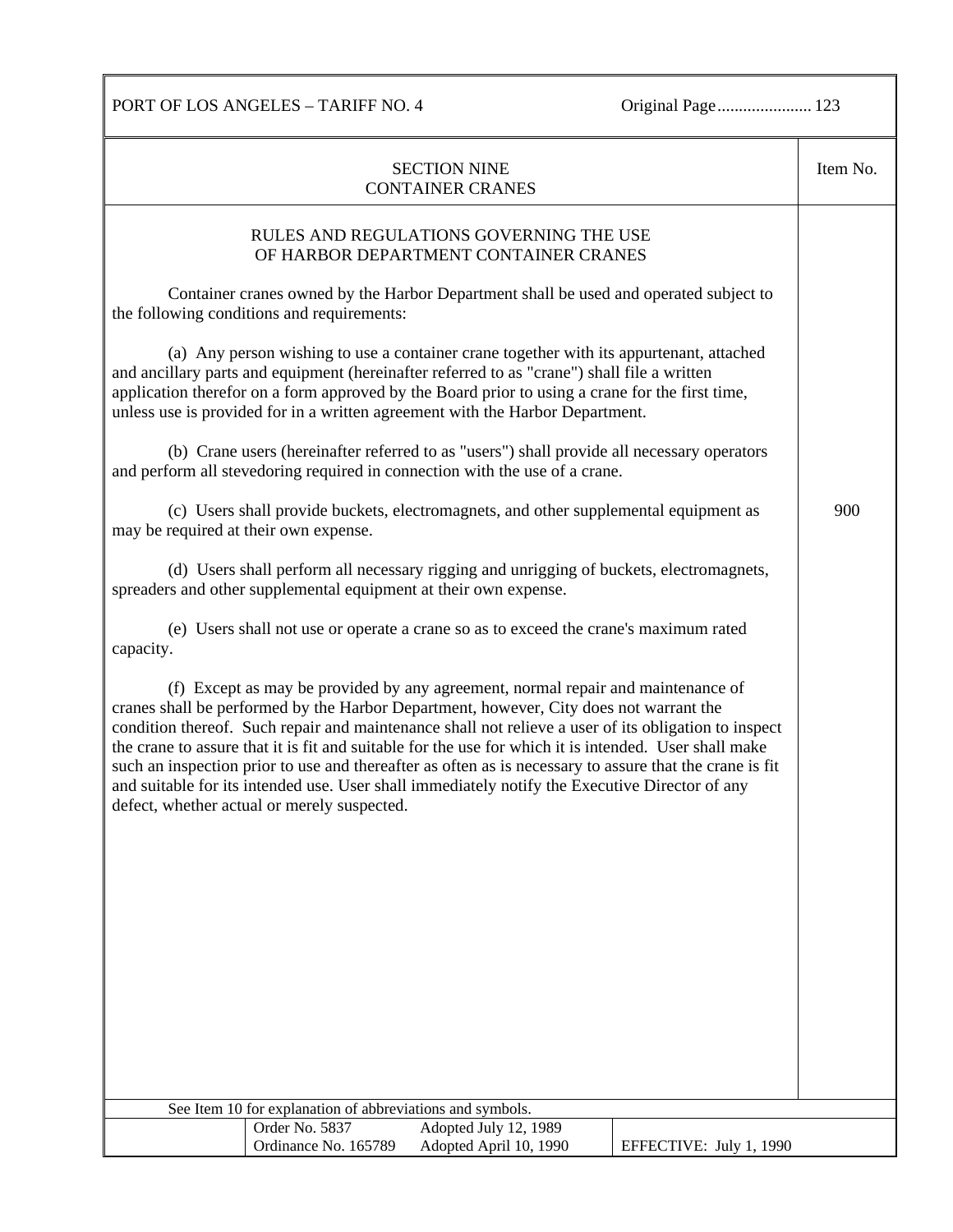PORT OF LOS ANGELES – TARIFF NO. 4 Original Page...................... 124

| <b>SECTION NINE - Continued</b><br><b>CONTAINER CRANES -- Continued</b>                                                                                                                                                                                                                                                                                                                                                                                                                                                                                                                                                                                                                                                                                                                                                                                                                                                                                                                                                                                              |                                                 |                         |                |
|----------------------------------------------------------------------------------------------------------------------------------------------------------------------------------------------------------------------------------------------------------------------------------------------------------------------------------------------------------------------------------------------------------------------------------------------------------------------------------------------------------------------------------------------------------------------------------------------------------------------------------------------------------------------------------------------------------------------------------------------------------------------------------------------------------------------------------------------------------------------------------------------------------------------------------------------------------------------------------------------------------------------------------------------------------------------|-------------------------------------------------|-------------------------|----------------|
| RULES AND REGULATIONS GOVERNING THE USE OF<br>HARBOR DEPARTMENT CONTAINER CRANES -- Continued                                                                                                                                                                                                                                                                                                                                                                                                                                                                                                                                                                                                                                                                                                                                                                                                                                                                                                                                                                        |                                                 |                         |                |
| (g) A user shall be responsible for any and all damage to or destruction of a crane, and for<br>all repairs required to be made to the crane other than for normal repair and maintenance.<br>"Normal repair and maintenance" is defined to mean all repair and maintenance deemed to be<br>necessary by the Executive Director, except such repair as may be required in the event of damage<br>to or destruction of a crane, in whole or in part, incidental to, arising out of, or caused by, directly<br>or indirectly, user's possession, use or operation of said crane, whether by user, its officers, agents,<br>or employees, or by any person or persons acting with the knowledge and express or implied<br>consent of user. The Executive Director reserves the right to stop the operation of the crane at any<br>time if it does not appear to be in proper operating condition and to make necessary repairs.                                                                                                                                         |                                                 |                         |                |
| (h) Neither the City, nor any of its officers or employees, shall be responsible for delays<br>attributable to any cause, event or occurrence of whatever nature to vessels, land transportation<br>equipment, or cargo, or for any expenses, costs, or damages incurred by user or any other person<br>which arises out of the use or anticipated use of a crane.                                                                                                                                                                                                                                                                                                                                                                                                                                                                                                                                                                                                                                                                                                   |                                                 |                         | 900<br>(Cont.) |
| (i) Cranes assigned to users are under the users' supervision, direction and control. A user<br>shall at all times relieve, indemnify, protect and hold harmless City, its officers, agents,<br>representatives and employees from any and all judgments, claims and legal actions, including<br>attorneys' fees and all other expenses incurred as a result of a death of or injury to persons, damage<br>to property or civil fines and penalties that may, in whole or in part, arise from or be caused,<br>directly or indirectly, through negligence or otherwise, by user's possession, use of or operation of<br>a crane, whether by user, its officers, agents or employees, or by any person or persons acting with<br>the express or implied knowledge and consent of user. A user shall also indemnify City and pay<br>for all damage or loss suffered by City, including but not limited to damage to or destruction of<br>City property, including the crane itself, and for loss of revenue caused by or arising out of such<br>damage or destruction. |                                                 |                         |                |
|                                                                                                                                                                                                                                                                                                                                                                                                                                                                                                                                                                                                                                                                                                                                                                                                                                                                                                                                                                                                                                                                      |                                                 |                         |                |
|                                                                                                                                                                                                                                                                                                                                                                                                                                                                                                                                                                                                                                                                                                                                                                                                                                                                                                                                                                                                                                                                      |                                                 |                         |                |
|                                                                                                                                                                                                                                                                                                                                                                                                                                                                                                                                                                                                                                                                                                                                                                                                                                                                                                                                                                                                                                                                      |                                                 |                         |                |
| See Item 10 for explanation of abbreviations and symbols.                                                                                                                                                                                                                                                                                                                                                                                                                                                                                                                                                                                                                                                                                                                                                                                                                                                                                                                                                                                                            |                                                 |                         |                |
| Order No. 5837<br>Ordinance No. 165789                                                                                                                                                                                                                                                                                                                                                                                                                                                                                                                                                                                                                                                                                                                                                                                                                                                                                                                                                                                                                               | Adopted July 12, 1989<br>Adopted April 10, 1990 | EFFECTIVE: July 1, 1990 |                |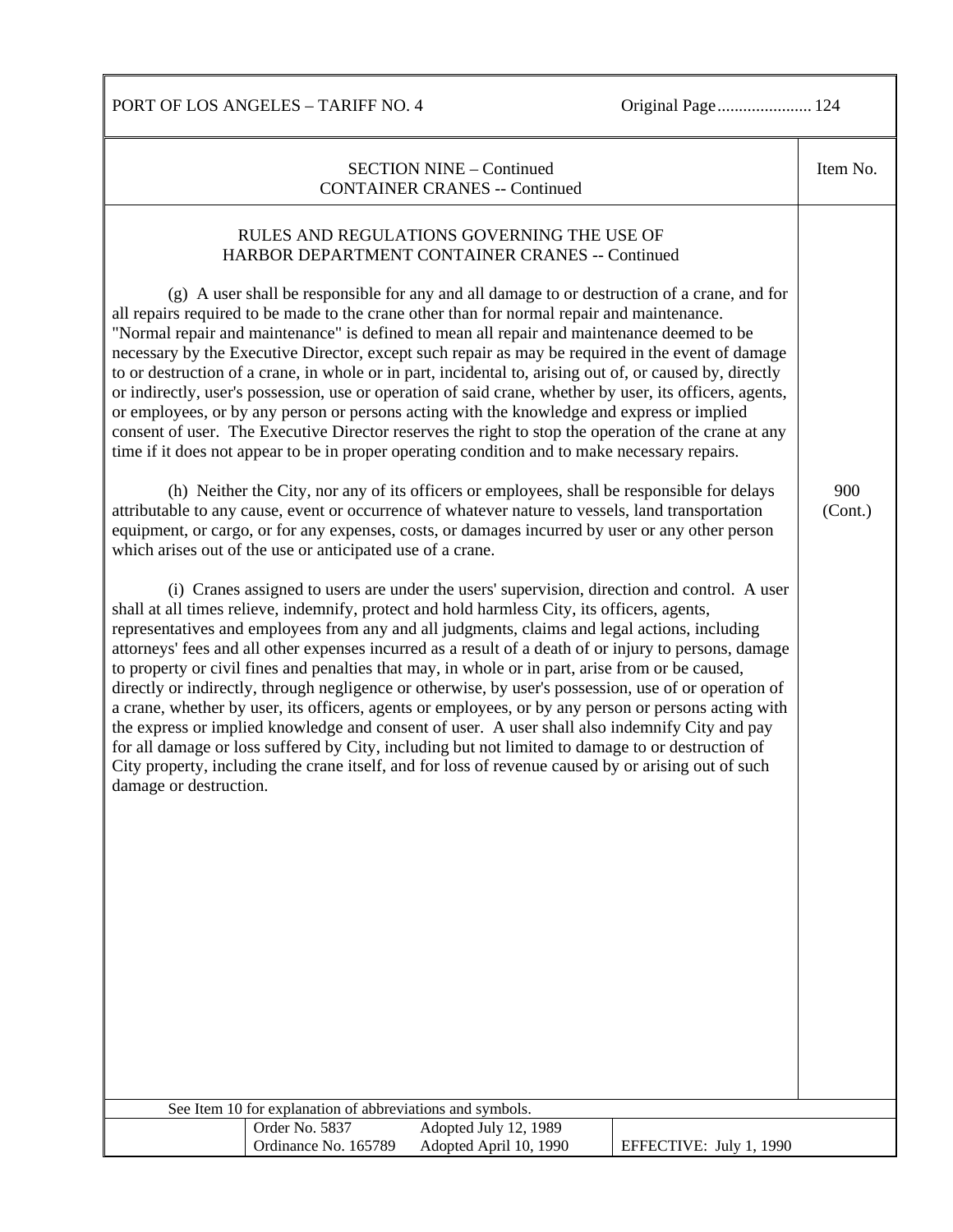Fifth Revised Page.............. 125 Cancels

Fourth Revised Page........... 125

SECTION NINE – Continued CONTAINER CRANES – Continued Item No. RULES AND REGULATIONS GOVERNING THE USE OF HARBOR DEPARTMENT CONTAINER CRANES -- Continued (j) All persons desiring to use a crane, as far in advance of the date of requested use as possible, shall make application to the Executive Director specifying the date and time of proposed use, nature and quantity of cargo to be handled, the estimated length of use and nature of use. Users shall be assigned use of a crane in order of their applications. Such assignments shall be subject to modification as required to accommodate preferential and secondary crane assignees. Such assignments may also be modified if a vessel is not actually available at the berth or if cargo is not actually available on the wharf premises. User shall conduct its operations expeditiously and shall cease use and return the crane to the control of the Harbor Department without delay upon conclusion of authorized use thereof or sooner when the crane is required by a preferential or secondary crane assignee. The Executive Director shall have the right to order the user to cease operation of a crane immediately whenever, in his opinion, the user is not using said crane in accordance with the terms of the assignment, or whenever such cessation is necessary for the best interest of the Port. (k) The Executive Director may refuse to assign a crane for purposes of handling any merchandise which in his opinion cannot be handled by the crane without substantial risk to any person or property, including the crane. (l) The charge for the use of container cranes shall be \$674.00 per hour. After the first hour, the charge shall be calculated in 15 minute increments or fraction thereof. The charge shall include the cost of fuel or power and normal repair and maintenance only. The charge shall apply from the time specified in the assignment or when operations begin, whichever occurs first, and shall continue until the crane is released to the Harbor Department. If the crane is unavailable for use at the time specified in the assignment for reasons beyond the control of the user, charges will be computed from the time actual use begins. (m) The use of a crane shall constitute acceptance and acknowledgement by the user of all the conditions and restrictions contained in this Item No. 900. [A] 900 (Cont.) See Item 10 for explanation of abbreviations and symbols. Correction No. 353 Order No. 6822 Adopted May 25, 2005 Ordinance No. 176951 Adopted September 6, 2005 EFFECTIVE: October 29, 2005

PORT OF LOS ANGELES – TARIFF NO. 4